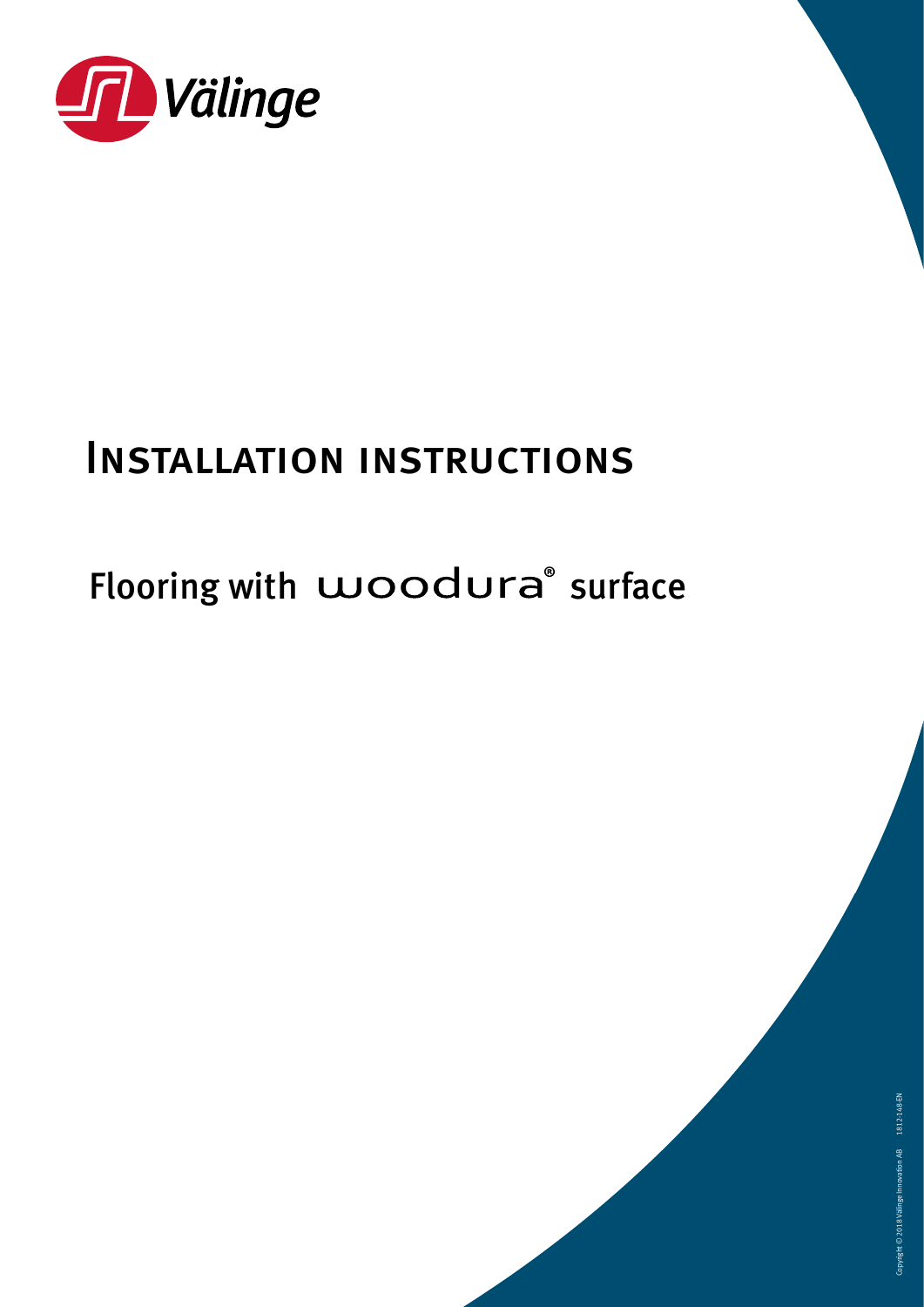### FLOOR SIZE

IMPORTANT. Maximum floor size is 225 m2. Expansion joints must be installed, due to changes in humidity and temperature. Placing, usage, design, number of corners, room size, furnishing etc. can also affect.

Maximum floor widths: 12 m

DOMESTIC areas. Maximum floor size is 225 m2 in normally furnished symmetrical (square or rectangular) floor areas/ rooms. Expansion joints must be installed and covered with profiles between adjacent rooms, at thresholds, in L-, T- or U-shaped rooms, in library rooms, at transitions to corridors, etc. Never place kitchen cupboards, heavy kitchen islands, stoves or similar on the floor.

PUBLIC/COMMERCIAL areas. Divide the floor into smaller sections using expansion joints with covered profiles in public halls and rooms, offices, shops, showrooms, rooms with a lot of corners etc, often with heavier custom furnishings such as counters, bookshelves, heavy product displays, vast product interiors, bookcases, safes, etc.

### EXPANSION JOINT width (gap)

The minimum distance to walls and other permanent vertical construction elements, must be at least according to the table below. The floor width (= sum of the panel width in a room, example see figure) decide the gap size.

Important: Before installation, calculate the widths of the first and last row to make sure that the smallest width of a length-cut panel is not smaller than 50 mm.

Please make sure that the distance to adjacent floors is minimum 20 mm.

| Cured Wood [10 mm] |          |  |
|--------------------|----------|--|
| Floor width [m]    | Gap [mm] |  |
| $0 - 6$            | 10       |  |
| 7                  | 11       |  |
| 8                  | 12       |  |
| 9                  | 14       |  |
| 10                 | 15       |  |
| 11                 | 17       |  |
| 12                 | 18       |  |
|                    |          |  |

### TOOLS

Spacers, handsaw or jig saw. Fine pencil, folding rule, set square, (white glue - D3, for special cuttings such as at radiator pipes etc.) and knife.

Cutting Cured Wood flooring requires high-quality handsaw or jigsaw with sawblades such as Festo HM75/4,5 T141 HM, Bosch T 130 RF HM or similar.

Circle saw with diamond tipped sawblades (PCD tipped teeth) or laminate flooring guillotine such as Mega STRATICUT 400.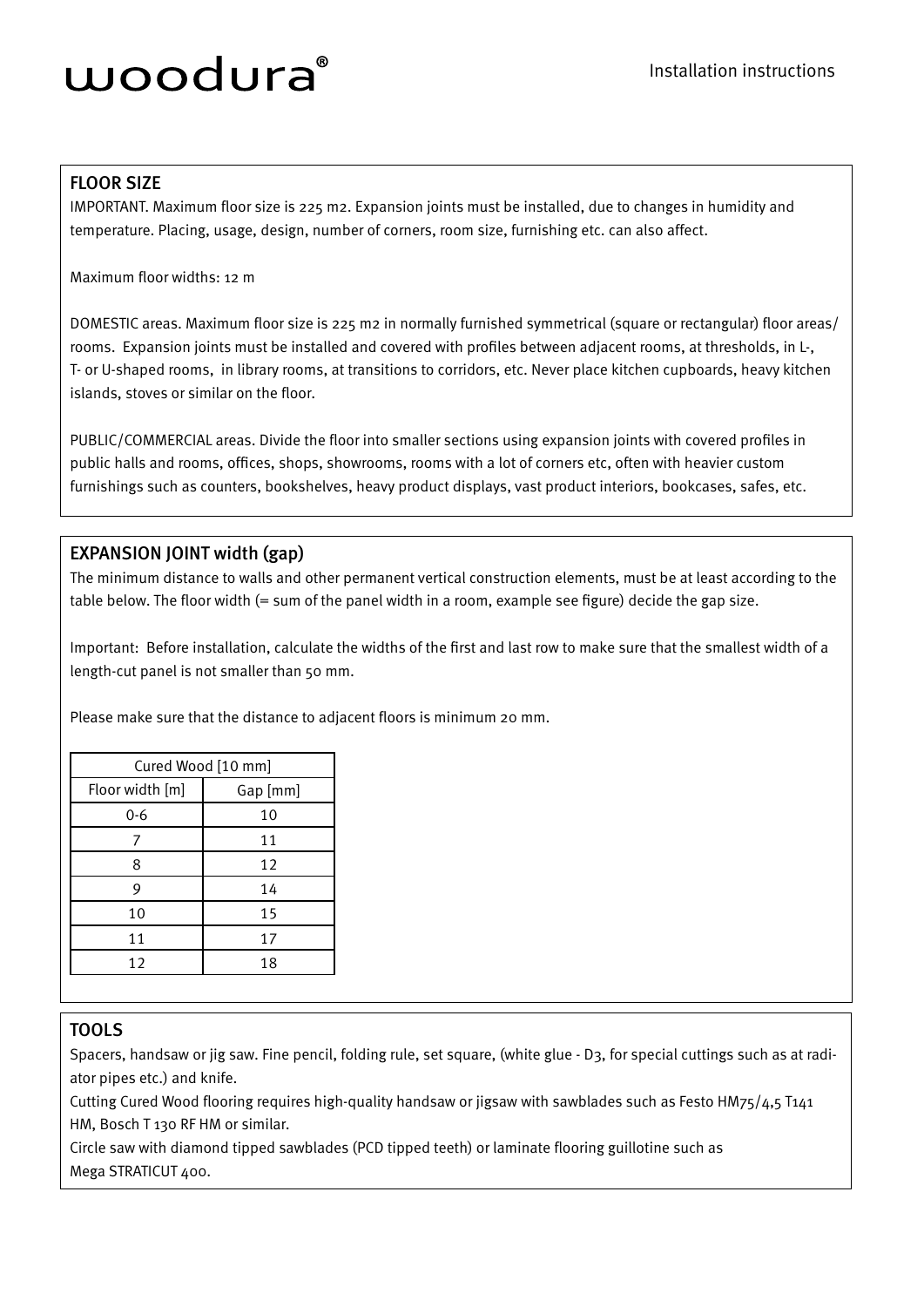### GENERAL INSTRUCTIONS & PREPARATION

- 1.1 The floor installation must be installed after all painting and fixed furniture installations have been made (i.e. kitchen cupboards). Cured wood flooring with Woodura surface can be installed on existing surfaces, such as PVC, linoleum or stone - as long as the old flooring is firmly bonded and there are no loose areas. Textile flooring such as e.g. carpet or needle fleece must be removed, not only for technical reasons but also for hygiene reasons. Inspect the subfloor; It must be dry, even and firm. All kinds of unevenness such as paint, putty, etc. must be removed.
- 1.2 Check the evenness of the floor. Maximum deviation must not exceed  $\pm$  3 mm over 2 m length or crosswise. For more information about evenness please read: HusAMA18, Tabell 43. DC/-1, klass A.
- 1.3 Bring the floor packages into the room where the floor will be installed, in order for the floor to acclimatize to the room conditions, place the unopened packages separated from each other and at least 0.5 m from any wall for at least 48 hours (72 hours during the summer season).
- 1.4 Ambient climate for wood floors should be 30-70% relative humidity (RH), on average (45-60%), at appr. 20 °C. At low RH, fine cracks can occur in the joints between the panels, which are best remedied by an indoor air humidifier for temperature and vapor, especially during the heating period. It is recommended to keep the room temperature to 15-25°C before, during and after the installation.
- 1.5 Mix planks from several packages before installation, in order to achieve the desired floor pattern.
- 1.6 Check all planks in daylight before installation for recognizable faults in color and structure. - No claims are approved after the floor is installed.
- 1.7 On floor heating (water-based or electrical), maximum allowed floor temperature is 27°C. This corresponds to appr. 75 W/m2 for a room temperature of 20°C. Recommended interval is 15-27°C.

PLEASE NOTE that the heating system must be flat and well-distributed in the subfloor. Both a room sensor (thermostat) and floor sensor (for maximum temperature limitation) must be installed. Floor heating must never be installed under kitchen cupboards or similar installations.

For more information about floor heating in buildings, please read: "Wooden floors over underfloor heating 1-2005" at: [https://www.golvbranschen.se/publikationer/branschregler-och-standarder]( https://www.golvbranschen.se/publikationer/branschregler-och-standarder)

Cured wood flooring with Woodura surface is natural products. Variations are an indication of its natural and genuin quality. Fading may occur with all flooring with direct sunlight or intense artificial lighting. As a natural product, wood has hygroscopic properties. Dry cracks can appear as the wood expands/contracts and are not due to faulty quality.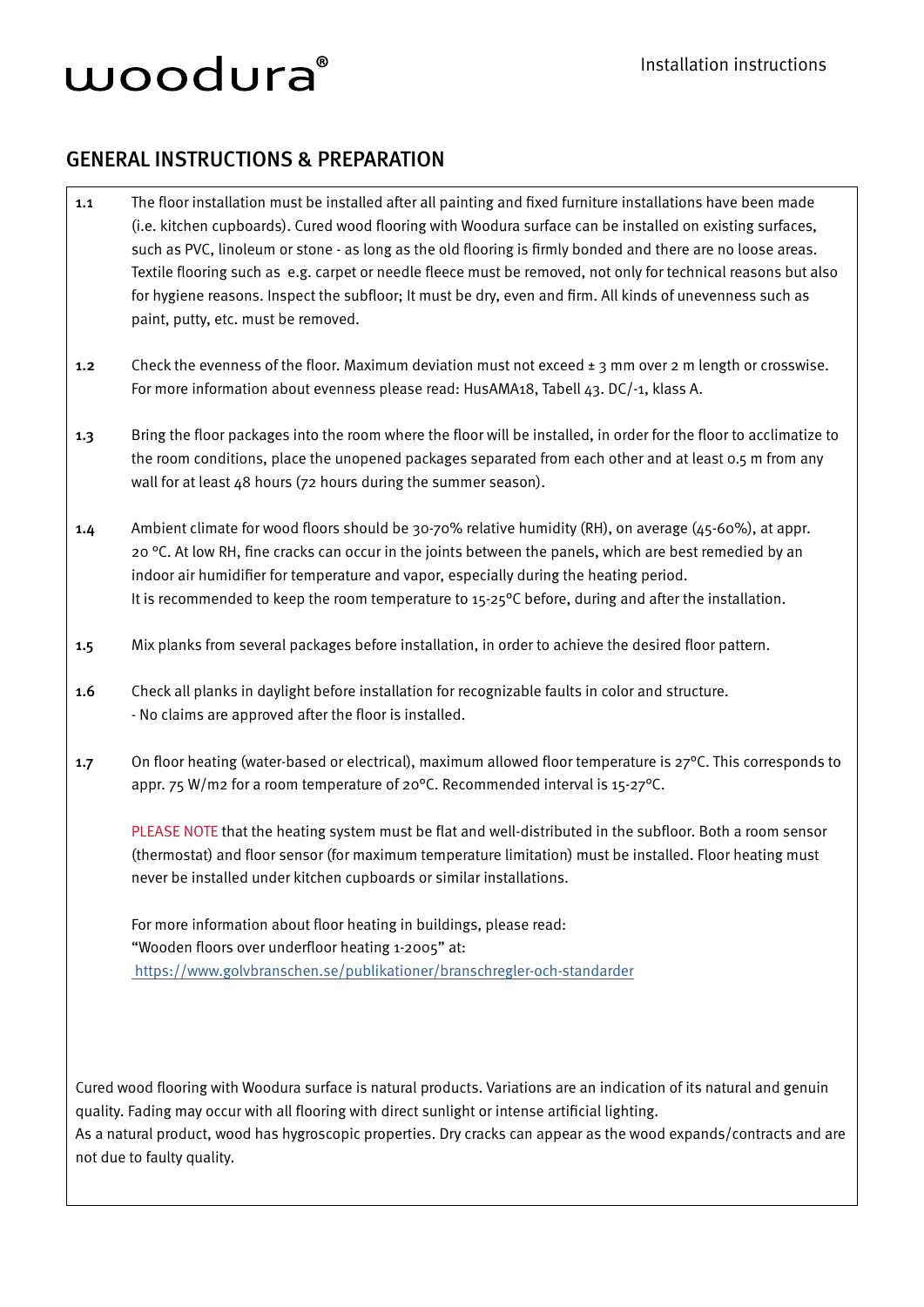### SUBFLOOR PREPARATION 2.1 Subfloor moisture content, concrete floors with no floor heating. CM test method Material example: Cement screed (CT), Anhydrite screed (CA/CAF) Requirements: CT: < 2 CM% CA/CAF: < 0.5 CM% 2.2 Subfloor moisture content, concrete floors with floor heating CM test method Material: Cement screed (CT), Anhydrite screed (CA/CAF) Requirements: CT: < 1.8 CM% CA/CAF: < 0.3 CM% 2.3 Subfloor moisture content, concrete floors with/without floor heating Borehole test method Test holes (depth = d) to be prepared during installation of the heating system and thus before for example concrete. Ground floor slab:  $d = 0.4$  \* concrete thickness Floor slab between flats:  $d = 0.2 *$  concrete thickness Material RH% at ca 20°C: Normally max 85% For more information, see e.g.: www.vaisala.com, www.rbk.se 2.4 Wooden subfloor moisture content is 8-10% at maximum 50% RH at 20°C. 2.5 The vapor barrier must always be installed over: a. Subfloor (ex. concrete) material without or with a floor heating system b. Wooden subfloor with floor heating c. Light concrete subfloor (Light concrete subfloor must be equipped with a vapor barrier due to the long dehydration time). Note that new concrete subfloor is never dry enough at the time of floor laying, so a vapor barrier is always required. A few months after the concreating, usually RH in the floor layer is < 95%, and moisture measurement is usually not necessary. If the RH in the subfloor is above 85%, the vapor barrier is not sufficient as moisture protection. REQUIREMENTS Vapor permeability factor: sd-value must be over 75 [m]. Example: Ageing resistant PE-foil (LDPE) 0,20 mm

 (Some PE-foils are laminated to an underlying foam ("Combifoam") or similar. Make sure to check the sdvalue!)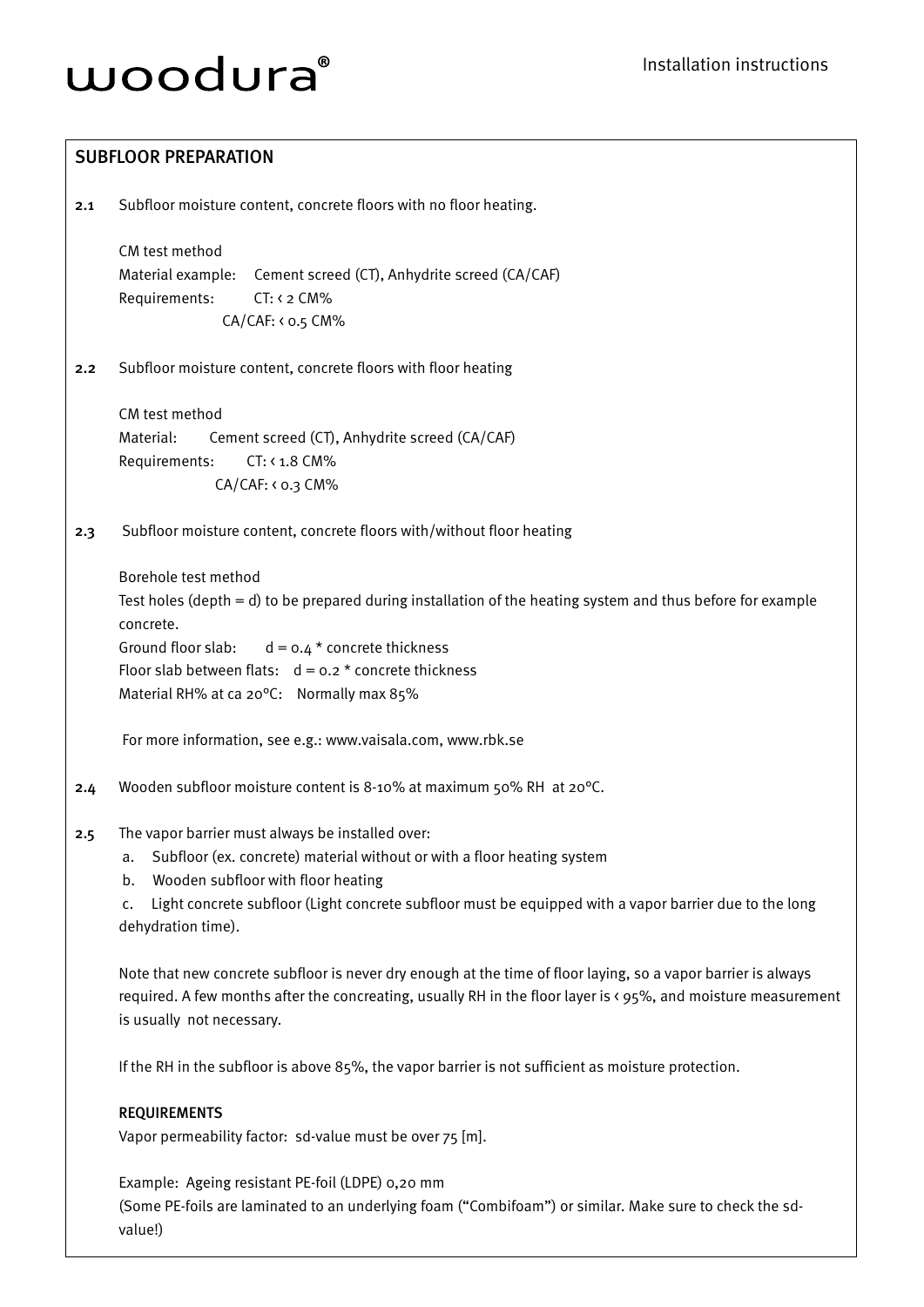- 2.6 Installation of a vapor barrier: The PE-foil must be folded up about 50 mm along all walls (collar principle) and finally be cut to size along the skirting. Joints must overlap 200 mm and be taped (special tape).
- 2.7 Underlayment material must be installed over the vapor barrier.

### UNDERLAYMANT SPECIFICATION

The underlayment material must fulfil following requirements:

|                         | CC [kPa]        | CS [kPa]         |
|-------------------------|-----------------|------------------|
| Domestic applications   | $\rightarrow$ 2 | $\rightarrow$ 10 |
| Commercial applications | 200             | → 6o             |

CC: Long-term exposure caused by static loads (furniture), Compressive Creep

CS: Temporary exposure caused by loads, Compressive Strength

The recommendable thickness of an underlay is appr. 2 mm.

### FLOOR INSTALLATION

#### General

The long sides are connected by angling the tongue into the groove (where the lower lip has a locking tap). The short ends are connected with the Välinge patented 5G® Fold Down locking system as the plank/panel is folded down.

Please watch: www.valinge.se/products/ click-flooring-technology

#### Step 1 First plank, first row.

Place a spacer with a thickness according to the expansion joint diagram on page 1 to the left, and position the plank against the front wall. After 3 rows, you can easily position the flooring against the front wall with required spacers.

### Step 2 Second plank, first row

Place this plank gently and tight to the short end of the first one.

installation direction to suit the room´s proportions.

We recommend that you install the planks lengthways to the way the light falls. In narrow or long rooms, choose the



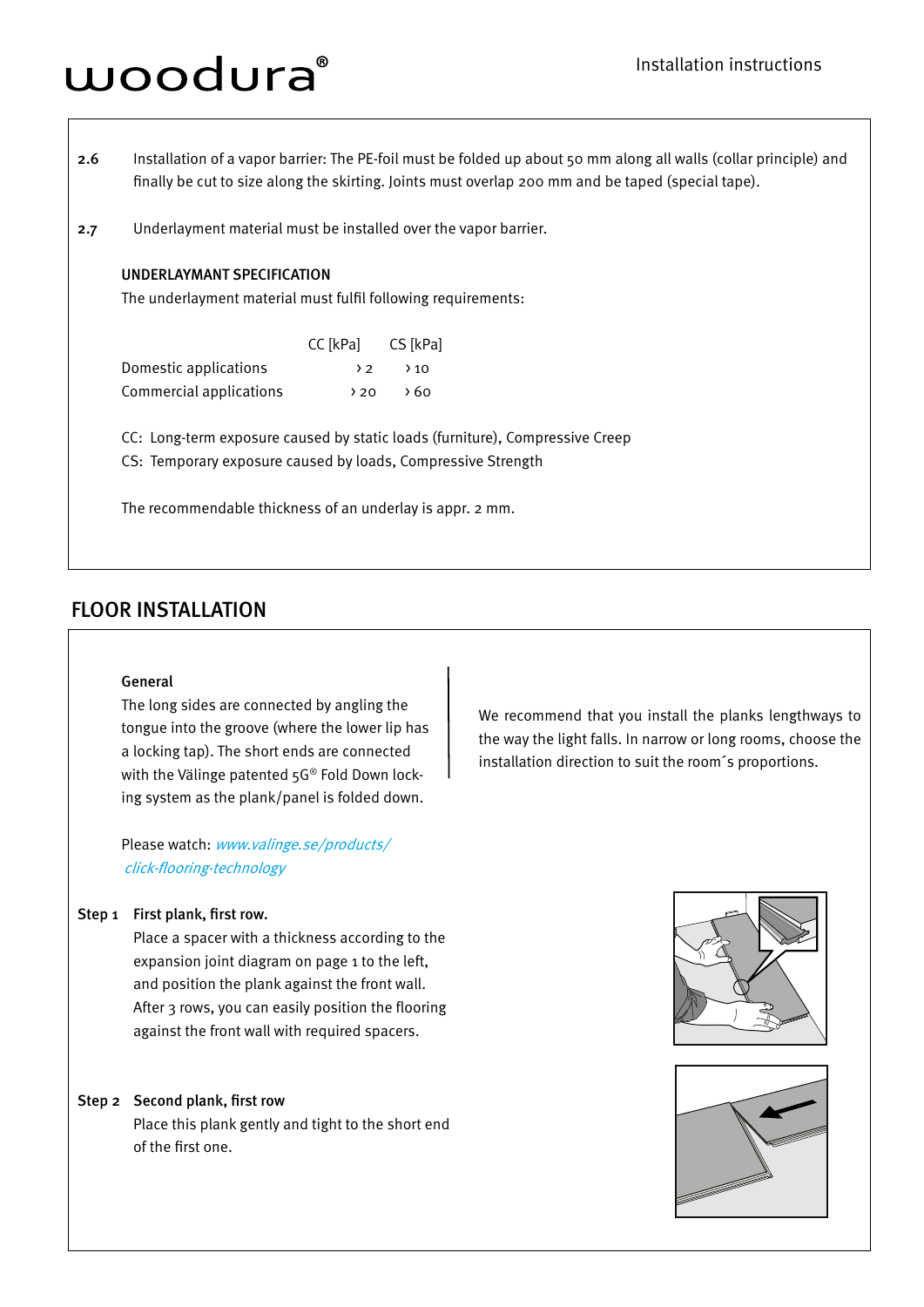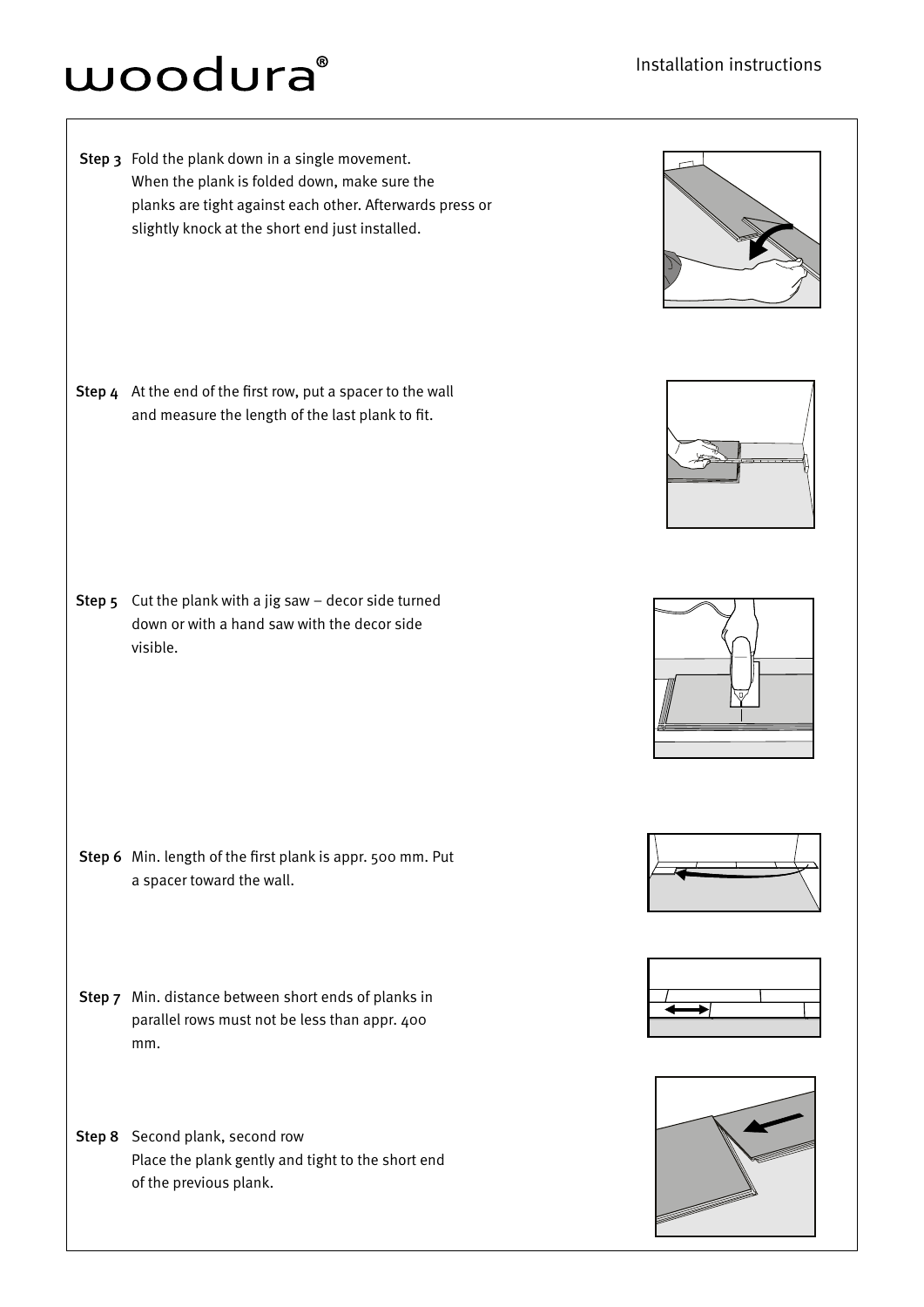- Step 9 Fold the plank down in a single movement with a slight press to the left to the short end of the previous plank. Make sure the planks are tight against each other booth during and after this step.
- Step 10 First row. Adjustment to an uneven starting wall. Copy the wall line to the first floor plank row with the shown tool, disassemble the 2 or 3 rows (see instruction below), adjust planks an reinstall.
- Step 11 After 2-3 rows Adjust the distance to the front wall by placing spacers.
- Step 12 The final row must be minimum 50 mm wide. Remember the spacers. Tip! Put a spacer(s) before measuring. Cut the planks lengthwise

#### Other installations

- Step 13 Installation at radiator pipes.
- Step 14 Drill the holes 20 mm larger than the diameter of the pipes.

 Joints (thresholds/expansion joints/profiles) Floors move differently depending on floor type and room installation. It is therefore recommended to install a joint between rooms. Don't glue the thresholds or profiles to the adjacent floors! Just to the subfloor.

#### Fixings

 Door stoppers, profiles to flexible sliding wardrobe walls/mirrors, etc. shall be fixed to the subfloor (never to the floating floor).